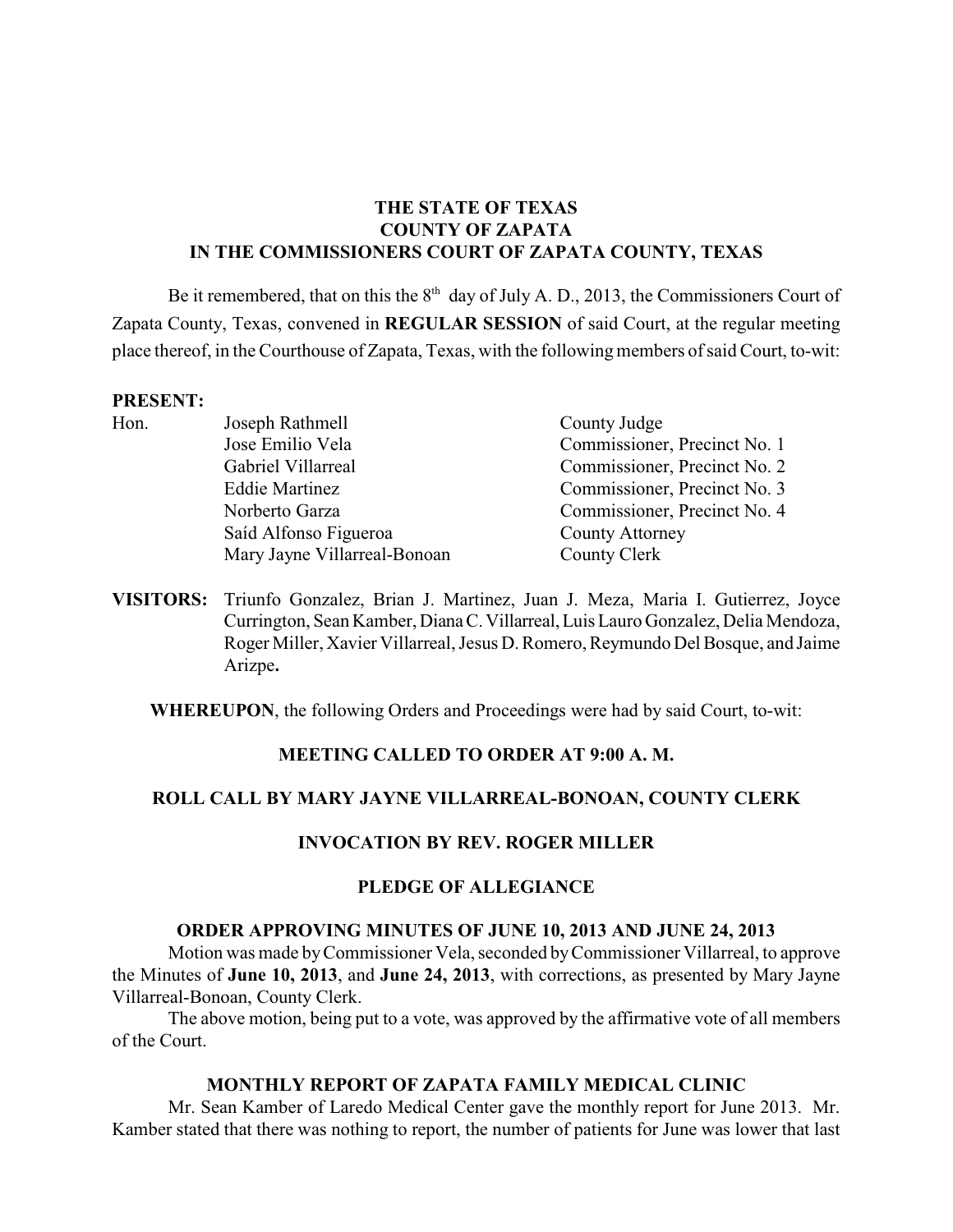month. They are getting familiarized with the new EMR (Electronic Medical Records) System that is now in place. Also mentioned was that Mr. Romero met with Judge Rathmell and was informed of the financial situation.

#### **MONTHLY REPORT BY ZAPATA COUNTY TAX ASSESSOR/COLLECTOR**

Luis Lauro Gonzalez, Zapata County Tax Assessor/Collector, reported Hotel/Motel Tax in the amount of \$11,623.19. Oso Blanco and Aqua Lakeview Inn remain delinquent in Hotel/Motel Tax payments. A total of \$195,496.72 has been collected in tax collections for a total of 93.9% annual collections.

Brian Martinez reported that \$714.000 have been collected for the ARM Ordinance. A total of 952 machines have been registered. Mr. Martinez will soon start the inventory procedure with the assistance of the County Attorney's Office.

#### **ORDER APPROVING INVOICES**

Motion was made byCommissioner Vela, seconded by Commissioner Martinez, to approve invoices as presented by Triunfo Gonzalez, County Auditor. Commissioner Vela pointed out that several invoices had been submitted by the Sewer Department and they had gone over budget. Judge Rathmell explained that the new system was not accounted for. Also noted that vacuum services had been hired to service lift stations. Commissioner Vela also commented that an invoice for \$185,982.43 had been paid for the courthouse remediation.

The above motion, being put to a vote, was approved by the affirmative vote of all members of the Court.

#### **ORDER APPROVING CHECKS ISSUED**

Motion was made by Commissioner Villarreal, seconded by Commissioner Garza, to approve checks issued as requested by Hon. Romeo Salinas, County Treasurer.

The above motion, being put to a vote, was approved by the affirmative vote of all members of the Court.

#### **ORDER APPROVING TREASURER'S REPORT**

Motion was made byCommissioner Vela, seconded by Commissioner Villarreal, to approve Treasurer's Report as presented by Romeo Salinas, County Treasurer.

New time clocks are up and running and will become mandatory by the end of the month.

The above motion, being put to a vote, was approved by the affirmative vote of all members of the Court.

# **PRESENTATION BY PUBLIC POWER POOL (P3) ON NEW ELECTRICITY CONTRACT FOR ZAPATA COUNTY**

No one was present to give presentation by Public Power Pool (P3) on the new electricity contract for Zapata County by Mr. David Quin, Program Manager, as requested by Romeo Salinas, County Treasurer.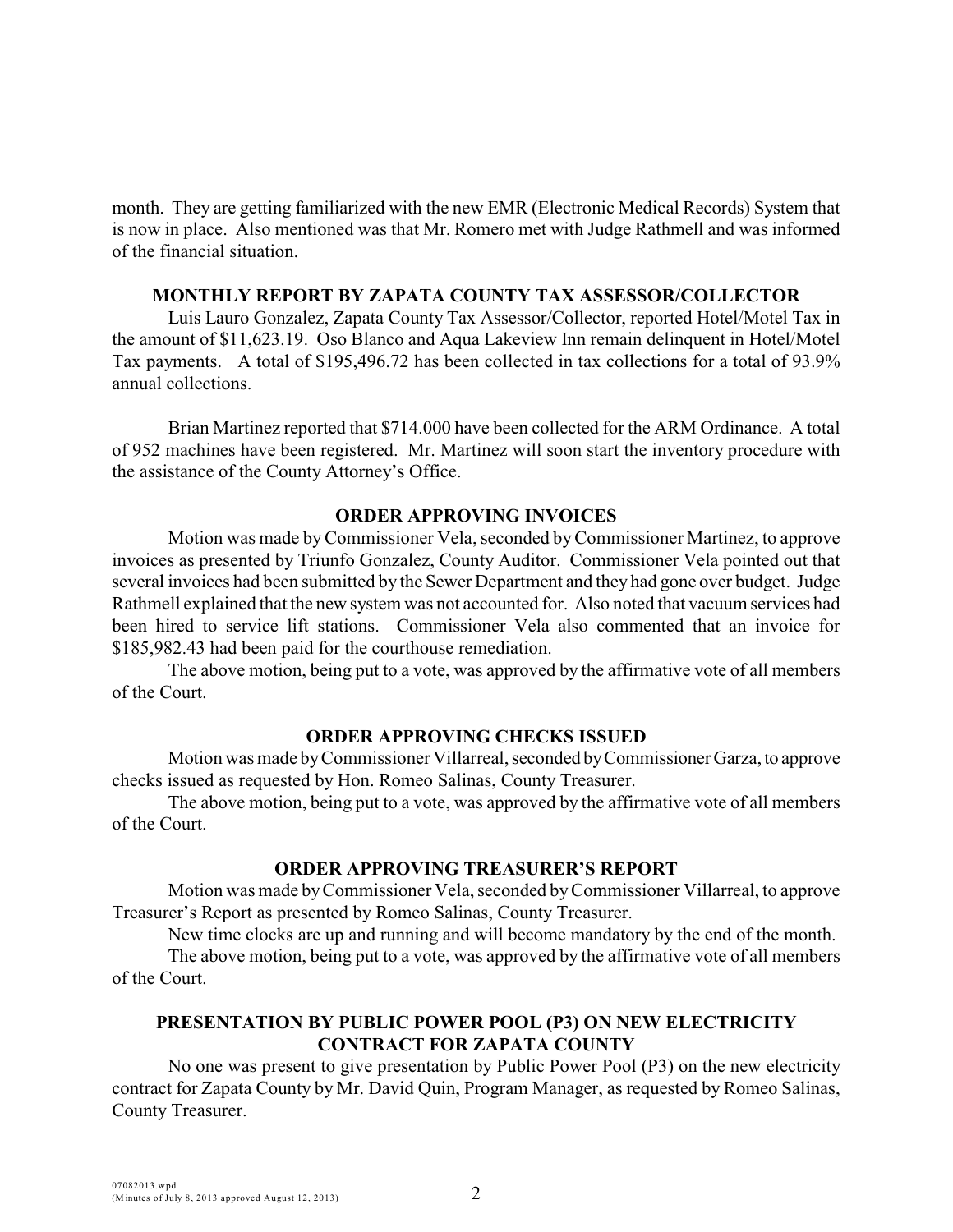# **ORDER APPROVING MEMORANDUM OF UNDERSTANDING BETWEEN VA TEXAS VALLEY COASTAL BEND HEALTH CARE SYSTEM AND ZAPATA COUNTY**

Motion was made byCommissioner Vela, seconded byCommissioner Villarreal, to approve the Memorandum of Understanding between VA Texas Valley Coastal Bend Health Care System and Zapata County for continued services for Veteran transportation during the next two years as requested by Hon. Joe Rathmell, County Judge.

The above motion, being put to a vote, was approved by the affirmative vote of all members of the Court.

# **ORDER APPROVING INTER-LOCAL AGREEMENT FOR E9-1-1 PUBLIC SAFETY ANSWERING POINT SERVICES BETWEEN THE CITY OF LAREDO AS ADMINISTRATOR FOR SOUTH TEXAS DEVELOPMENT COUNCIL (STDC) AND ZAPATA COUNTY**

Motion was made by Commissioner Garza, seconded by Commissioner Martinez, to approve the inter-local agreement for E9-1-1 Public Safety Answering Point Services between the City of Laredo as Administrator for South Texas Development Council (STDC) and Zapata County as requested by Hon. Joe Rathmell, County Judge.

The above motion, being put to a vote, was approved by the affirmative vote of all members of the Court.

### **ORDER APPROVING REQUEST BY SHERIFF ALONSO M. LOPEZ AND CHIEF REYMUNDO DEL BOSQUE TO OPEN A CHECKING ACCOUNT FOR CHAPTER 686**

Motion was made by Commissioner Garza, seconded by Commissioner Vela, to approve the request by Sheriff Alonso M. Lopez and Chief Reymundo Del Bosque to open a checking account for Chapter 686. This account will be used for depositing monies for abandoned property as well as property forfeited by the State.

The above motion, being put to a vote, was approved by the affirmative vote of all members of the Court.

# **ORDER APPROVING CHANGE OF CURRENT JAIL PHONE SYSTEM FROM SECURE TO THE CROWN COMPANY**

Motion was made by Commissioner Garza, seconded by Commissioner Vela, to approve the change of the current jail phone systems from Secure to the Crown Company as requested by Chief Reymundo Del Bosque.

The above motion, being put to a vote, was approved by the affirmative vote of all members of the Court.

# **ORDER APPROVING TRANSFER FROM ESCROW ACCOUNT #11182148 ALL MONIES INTO THE TAX ASSESSOR COLLECTOR'S ACCOUNT #1007416 TOTAL OF \$3,485.54 IN DORMANT ACCOUNT SINCE 2007**

Motion was made by Commissioner Martinez, seconded by Commissioner Garza, to approve to transfer from escrow account #1118218 all monies into the Tax Assessor Collector's Account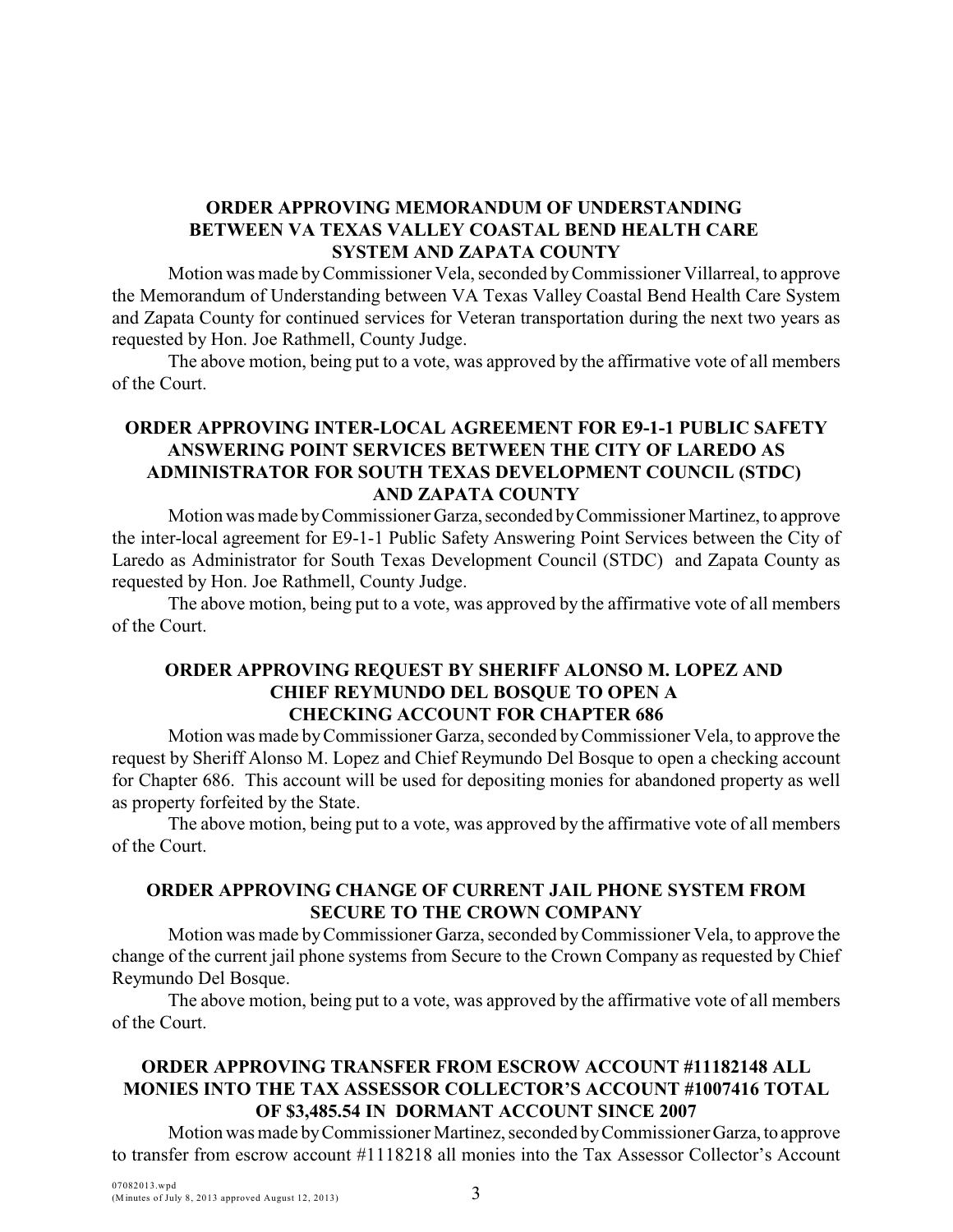#1007416 a total of \$3,485.54 in dormant account since 2007 as requested by Luis L. Gonzalez, Tax Assessor/Collector.

The above motion, being put to a vote, was approved by the affirmative vote of all members of the Court.

### **ORDER APPROVING REFUND IN AMOUNT OF \$31,866.22 (COUNTY PORTION \$12,975.25) DUE TO SUPPLEMENTAL CORRECTION BY WARDLAW APPRAISAL GROUP AND ZAPATA COUNTY APPRAISAL DISTRICT**

Motion was made by Commissioner Villarreal, seconded by Commissioner Garza, to approve a refund in the amount of \$31,866.22 (*County portion \$12,975.25*) to all entities due to supplemental correction by Wardlaw Appraisal Group and Zapata County Appraisal District as requested by Luis L. Gonzalez, Tax Assessor/Collector.

The above motion, being put to a vote, was approved by the affirmative vote of all members of the Court.

#### **ORDER APPROVING ACQUISITION OF OVERDRIVE E-BOOK SYSTEM FOR OLGA V. FIGUEROA ZAPATA COUNTY PUBLIC LIBRARY**

Motion was made by Commissioner Garza, seconded by Commissioner Martinez, to approve the acquisition of the Overdrive E-Book system for the Olga V. Figueroa Zapata County Public Library in the approximate amount of \$3,000.00 as requested by Aida Garcia, Library Director.

The above motion, being put to a vote, was approved by the affirmative vote of all members of the Court.

### **ORDER APPROVING TRANSFER OF ELPIDIO VALLEJO FROM DEPARTMENT 518 - SLOT # 3 TO DEPARTMENT 518 - SLOT #2**

Motion was made by Commissioner Villarreal, seconded by Commissioner Garza, to approve transfer of Elpidio Vallejo from Department 518 (Zapata County Community Center) - Slot #3, salary at \$8.20 per hour to Department 518 (Zapata County Community Center) - Slot #2, salary \$9.23 per hour as requested by Rolando Villarreal, Community Center Manager.

The above motion, being put to a vote, was approved by the affirmative vote of all members of the Court.

### **ORDER APPROVING USE OF ZAPATA TECHNICAL ADVANCED EDUCATION CENTER FOR MEXICAN CONSULATE**

Motion was made by Commissioner Villarreal, seconded by Commissioner Martinez, to approve the use of the Zapata Technical Advanced Education Center on Saturday, July 27 for the Mexican Consulate as requested by Jaime Arizpe, Texas Health and Human Services Commission-Department of Border Affairs.

The above motion, being put to a vote, was approved by the affirmative vote of all members of the Court.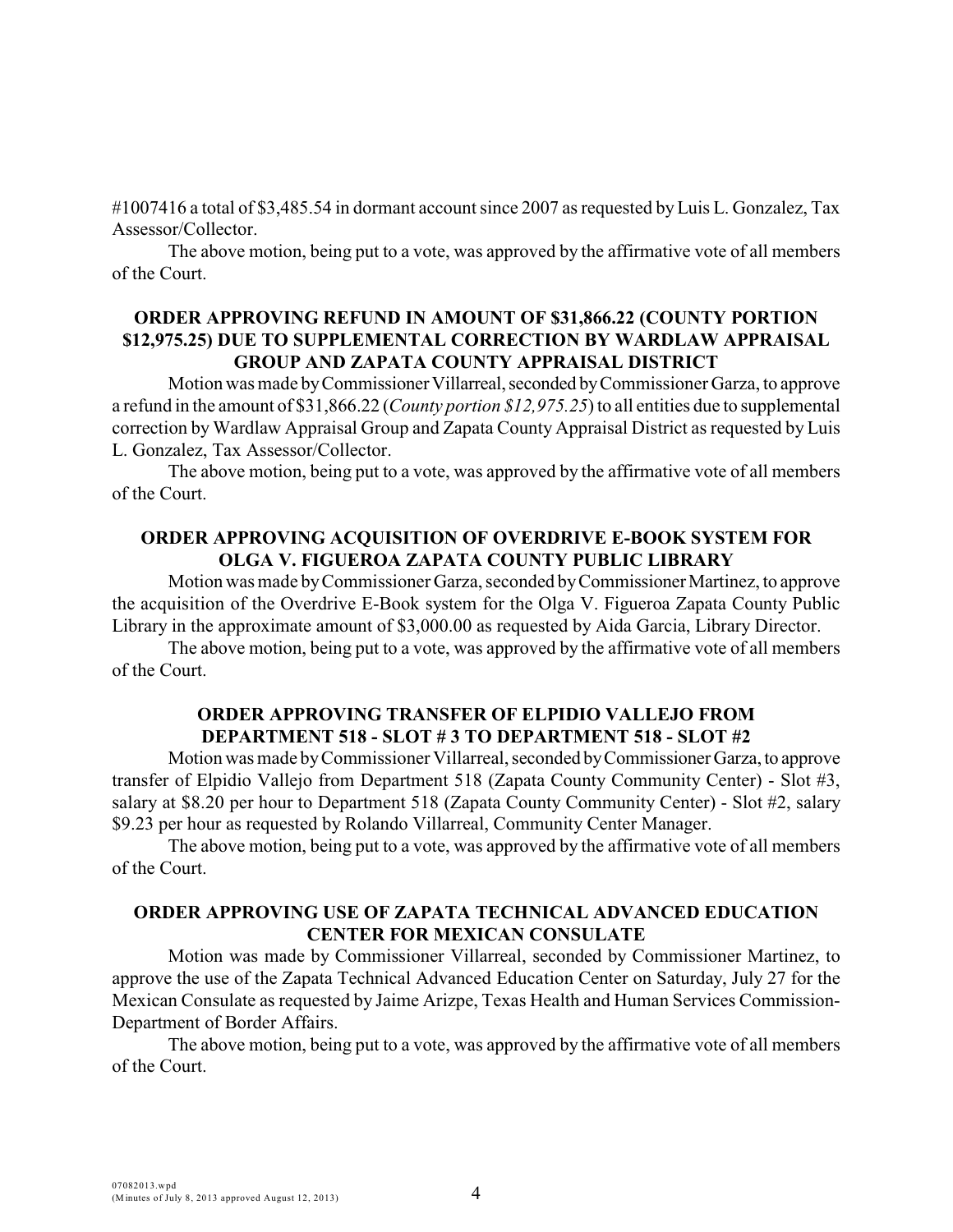# **ORDER APPROVING POLICY TO STRIVE TO ATTAIN GOALS FOR COMPLIANCE WITH REGULATIONS BY INCREASING OPPORTUNITIES FOR EMPLOYMENT AND CONTACTING FOR SECTION 3 RESIDENTS AND BUSINESS**

Motion was made byCommissioner Vela, seconded byCommissioner Villarreal, to approve a policy to strive to attain goals for compliance with regulations by increasing opportunities for employment and contacting for Section 3 residents and business as requested by Mario Gonzalez-Davis, Project Manager.

The above motion, being put to a vote, was approved by the affirmative vote of all members of the Court.

#### **ORDER APPROVING RESOLUTION TO ADOPT A SECTION 3 PLAN**

Motion was made by Commissioner Martinez, seconded by Commissioner Garza, to approve a resolution to adopt a Section 3 Plan as requested by Mario Gonzalez-Davis, Project Manager.

The above motion, being put to a vote, was approved by the affirmative vote of all members of the Court.

#### **ORDER APPROVING LINE ITEM TRANSFERS**

Motion was made by Commissioner Garza, seconded by Commissioner Vela, to approve the following line item transfers in order to meet budget requirements:

|                                                  | From: Tobacco Fund  | 67-800-352   | Tobacco Fund                     | \$5,000.00 |
|--------------------------------------------------|---------------------|--------------|----------------------------------|------------|
|                                                  | To: Fire Department | $10-543-460$ | <b>Medical Supplies</b>          | \$5,000.00 |
|                                                  | From: Tobacco Fund  | 67-800-352   | Tobacco Fund                     | \$3,000.00 |
|                                                  | To: Fire Department |              | 10-543-457 Repairs & Maintenance | \$3,000.00 |
| as requested by Hon. Joe Rathmell, County Judge. |                     |              |                                  |            |

The above motion, being put to a vote, was approved by the affirmative vote of all members of the Court.

Motion was made by Commissioner Martinez, seconded by Commissioner Garza, to approve the following line item transfer in order to meet budget requirements:

|                                                   | From: Airport |  | 81-518-457 Aviation Fuel | \$43,000.00 |  |
|---------------------------------------------------|---------------|--|--------------------------|-------------|--|
|                                                   | To: Airport   |  | 81-518-458 Ramp Project  | \$43,000.00 |  |
| as requested by Charlie Averitt, Airport Manager. |               |  |                          |             |  |

The above motion, being put to a vote, was approved by the affirmative vote of all members of the Court.

Motion was made by Commissioner Villarreal, seconded by Commissioner Martinez, to approve the following line item transfer in order to meet budget requirements:

|                                                               | From: Zapata Juvenile | $10-570-512$ | Juvenile Detention | \$5,000.00 |
|---------------------------------------------------------------|-----------------------|--------------|--------------------|------------|
| To:                                                           | Zapata Juvenile       | 10-570-427   | Workshop           | \$5,000.00 |
|                                                               | From: Zapata Juvenile | 10-570-312   | Juvenile Detention | \$1,000.00 |
| To:                                                           | Zapata Juvenile       | $10-570-310$ | Supplies           | \$1,000.00 |
| as requested by Chief Sandy Pippin-Gomez, Juvenile Probation. |                       |              |                    |            |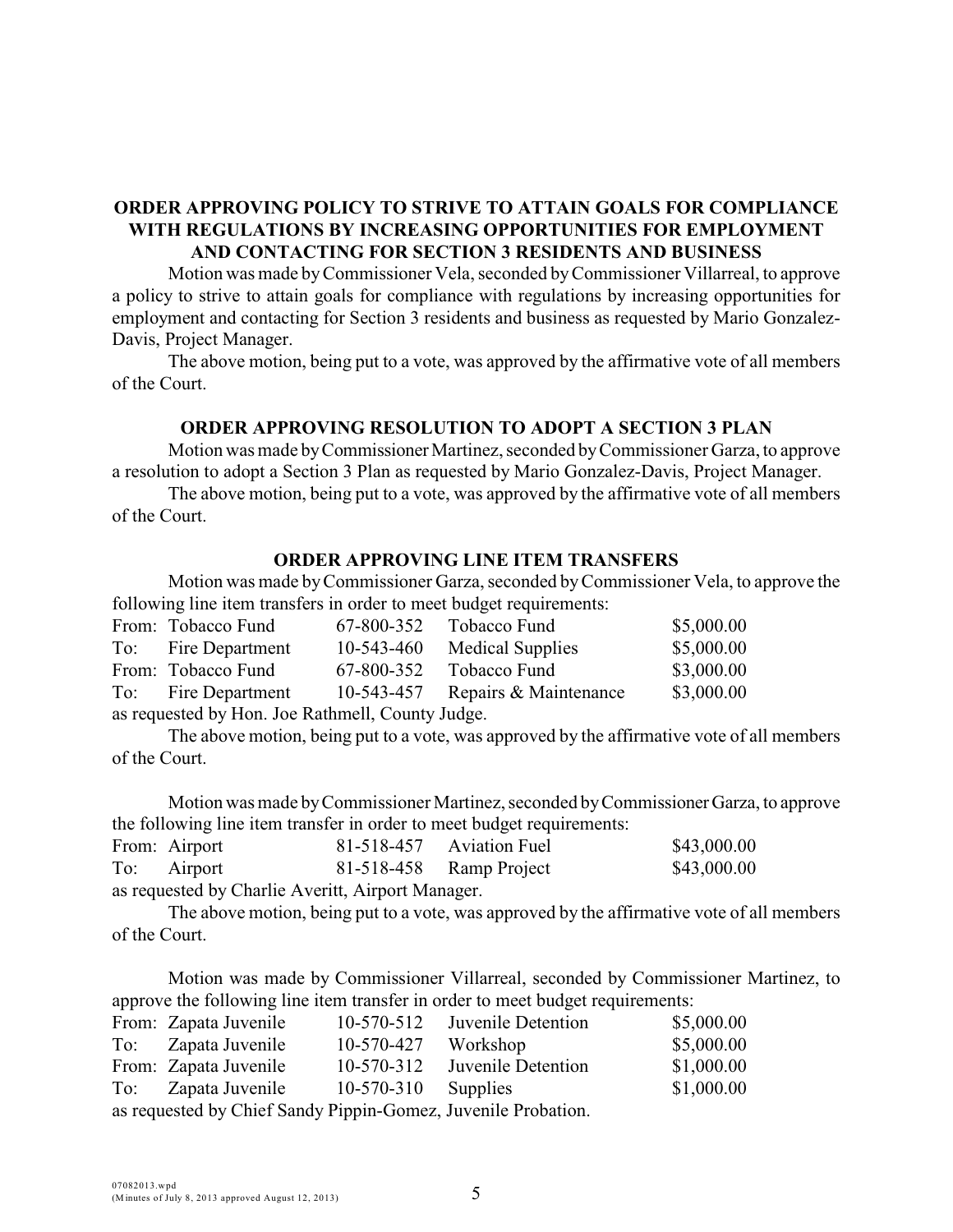The above motion, being put to a vote, was approved by the affirmative vote of all members of the Court.

Motion was made by Commissioner Garza, seconded by Commissioner Martinez, to approve the following line item transfer in order to meet budget requirements:

From: Indigent/Pauper Care 10-640-395 Indigent Health Care \$1,500.00 To: Indigent/Pauper Care 10-640-427 Workshops \$1,500.00 as requested by Mike Chapa, Indigent Care Director.

The above motion, being put to a vote, was approved by the affirmative vote of all members of the Court.

### **MOTION WAS MADE BY COMMISSIONER GARZA, SECONDED BY COMMISSIONER MARTINEZ, TO ENTER INTO EXECUTIVE SESSION**

# **MOTION WAS MADE BY COMMISSIONER GARZA, SECONDED BY COMMISSIONER MARTINEZ, TO RETURN TO REGULAR SESSION**

# **ORDER APPROVING RESOLUTION HONORING THE ESTABLISHMENT OF TEJANO MONUMENT AND TEJANO HISTORY CURRICULUM PROJECT AND TO CONGRATULATE RENATO RAMIREZ FOR HIS CONTRIBUTION TO THESE PROJECTS**

Motion was made by Commissioner Garza, seconded by Commissioner Villarreal, to approve a resolution honoring the establishment of the Tejano Monument and the Tejano History Curriculum Project and to congratulate Renato Ramirez for his contributions to these projects as requested by Hon. Eddie Martinez, Commissioner Pct. 1.

The above motion, being put to a vote, was approved by the affirmative vote of all members of the Court.

# **NO ACTION WAS TAKEN ON DISCUSSION AND POSSIBLE ACTION TO ADDRESS CONCERNS BROUGHT FORTH BY LOCAL CITIZENS REGARDING MANAGEMENT OPERATIONS WITHIN ZAPATA COUNTY SEWER DEPARTMENT**

*Executive Session is requested pursuant to Texas Government Code Title 5, Sub Chapter D, Section 551.074 (Personnel Matters) and Section 551.071 (Consultation with Attorney).*